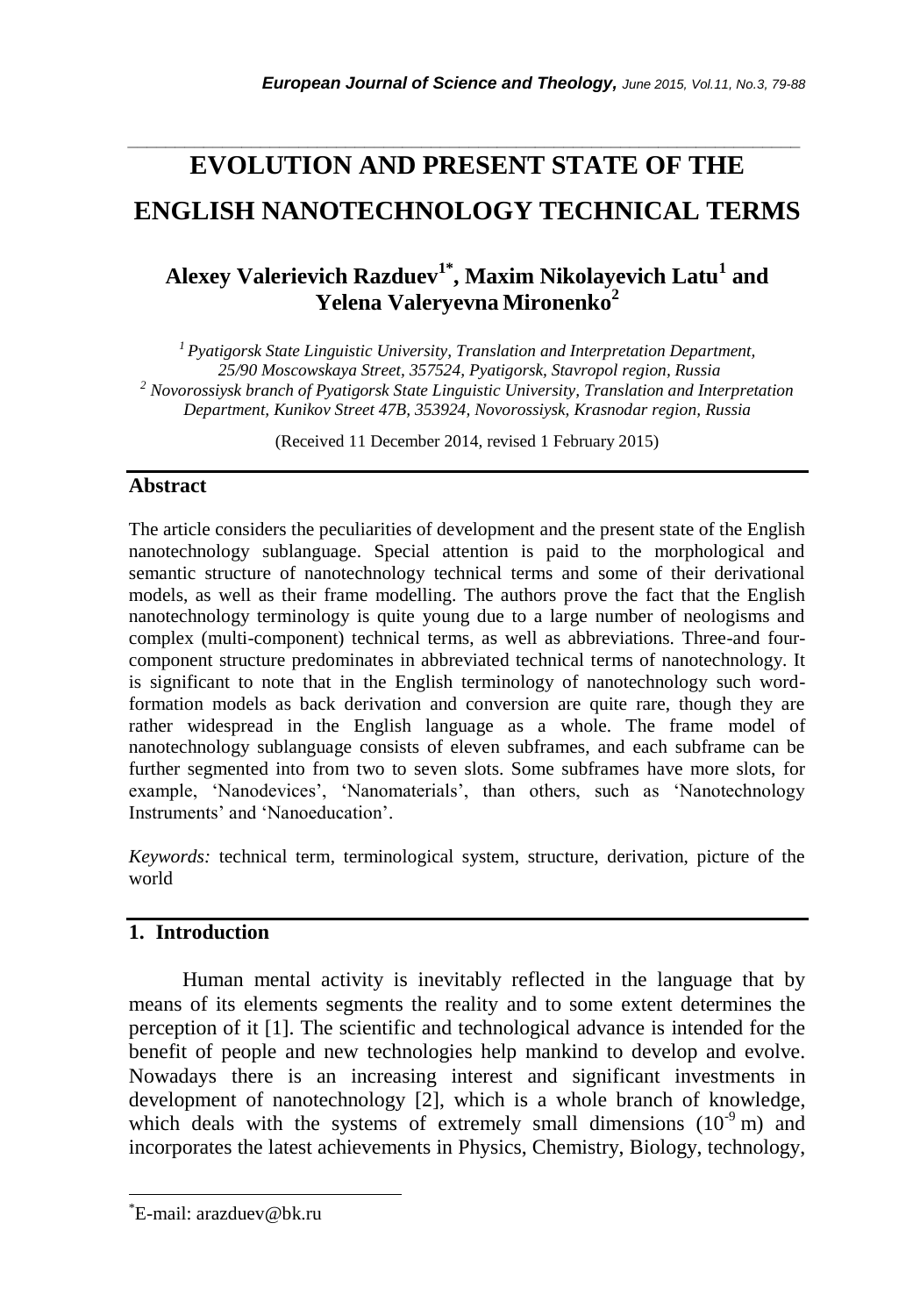Medicine, etc. Scientists, politicians, investors, etc. pin their big hopes on the breakthrough in nanotechnology in future. In general, taking into account the prospects of development of the nanotechnological science, this field of knowledge can be regarded as a new paradigm of the global (scientific-technical, economic, etc.) advancement.

The prospects of nanotechnology development and corresponding dangers are kept very much in the news in newspapers, magazines, the Internet, on the radio and TV. The XXI<sup>st</sup> century has already got a name of the 'century of nanotechnology' [2], along with the 'century of water vapour' (the  $XIX<sup>th</sup>$ century) and the 'century of atom and computer' (the  $XX<sup>th</sup>$  century) [3, 4].

Nanotechnology is one of the most promising developing fields of modern science and technology greatly changing and transforming our world view. The prefix nano- (from Greek nanos – "dwarf") signifies one billionth part of a quantity  $(10^{-9})$ , i.e. the expression 'nanoscale object' means that the object has at least one dimension (out of three – length, width or height) of one billionth part of a metre.

According to professor G.G. Yelenin, doctor of Physics and Mathematics in Moscow State University: "nanotechnology is an interdisciplinary branch of science which studies the regularities of physical and chemical processes in the nanoscale space domains with the aim of managing separate atoms, molecules, molecular systems for creating new molecules, nanostructures, nanodevices and materials with special physical, chemical and biological properties" [5]. From the linguistic point of view, we should add to this definition that nanotechnology is characterized by a special still forming, developing and enriching terminology (a body of technical terms) that expresses the concepts of this certain fragment of the academic picture of the world.

It should be noted that in modern linguistics the interest to analyzing peculiarities of formation and development of different branches of the language of science is only increasing. There is no doubt that the rapidly developing terminology of nanotechnology is not left untouched by linguists. The body of nanotechnology technical terms is still forming and these language units have not yet been studied from the point of view of both syntagmatic and paradigmatic relations which are present within the framework of the corresponding sublanguage.

Owing to its specificity, the nanotechnological picture of the world does not include the oldest naïve world image, but only modern scientific world picture that can be found in the lexical subsystem of the English language, served for the sphere of nanotechnologies, nanomaterials, nanostructures, etc. Thus the primary objective of this paper is to analyze and describe some peculiarities in formation, structure and evolution of nanotechnology technical terms.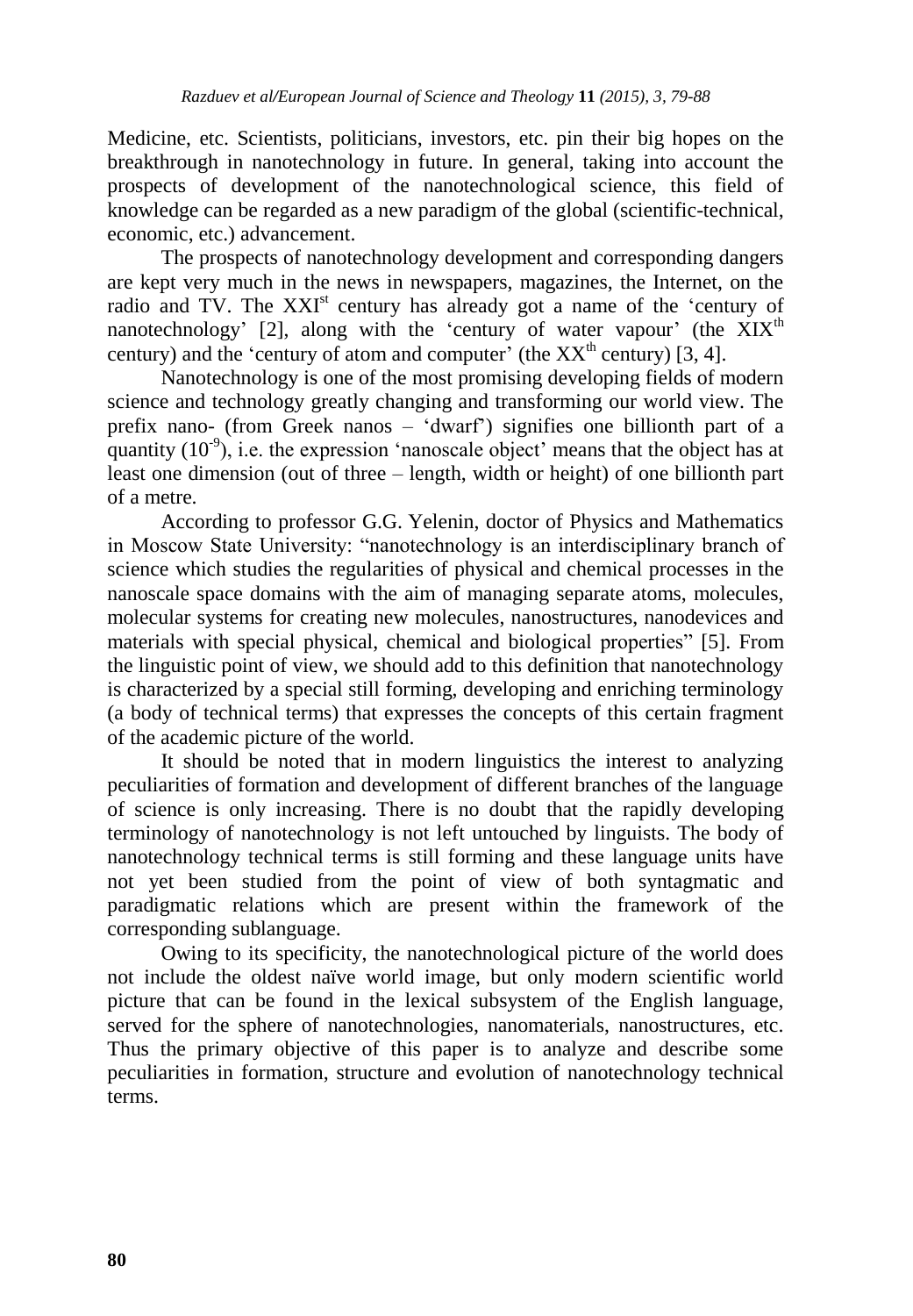#### **2. Methods and tools**

Throughout the study of this developing body of new technical terms different instruments of data collection and analysis were applied that reflect both general approaches and those within linguistics. At the first stage, the corpus of texts devoted to research in nanotechnology was collected, the technical terms were singled out to build a data base of nanotechnology technical terms. As the analysis of their definition was carried out the etymological analysis was considered an important tool. Both the component analysis of term semantic structure and the method of contextual analysis were also important in this respect. These are the methodological instruments that shed light on how the semantic structure forms oppositions and manifests in communication process. As a result the semantic and structural peculiarities of nanotechnology technical terms were described, as well as some mechanisms of new terms creation. The study of the technical terms evolution demanded the application of comparative analysis. Statistics is based on the use of mathematical tools and the qualitative method. The method of frame modelling is also applied in the research.

### **3. Results**

By the notion "sublanguage" is understood the totality of terminological units with the explicit professional orientation and regularities of their functioning in special texts. The primary nanotechnology sublanguage, in our opinion, is a system of linguistic means of the English national language, representing the structures of nanotechnological knowledge, which have emerged during the recent 40-50 years and reflecting the level of the latest socially necessary scientific achievements in this sphere. The concepts of nanotechnological, highly specialized and hierarchically arranged, are objectified in the nanotechnology sublanguage, and due to this fact the communication between experts in nanotechnology is possible [6-10].

It is not a secret that Nanotechnology, being a cross-disciplinary sphere, has got a status of an independent scientific discipline [11]. The terminological system of Nanotechnology appeared as a result of the interaction of such disciplines as Physics, Chemistry, Biology, Microelectronics, etc. The interdisciplinary character of the terminology of Nanotechnology can be proved by the following examples: the following technical terms were borrowed **dielectric, waveguide, semiconductor, biosemiconductor**, etc. from Physics; **adhesion, active catalytic component, active catalytic phase, biosensor, capillary force, carbon fibres, catalysis, clathrate, tunneling**, etc. from Chemistry; **biomimetics, biomembrane, biopolymer, lipid bilayer**, etc. from Biology and Microbiology; **actuator, anodizing (anodising), bipolarjunction transistor, single-electron transistor**, etc. from terminology of Electronics and Microelectronics [http://www.nanodic.com, http://thesaurus.rusnano.com].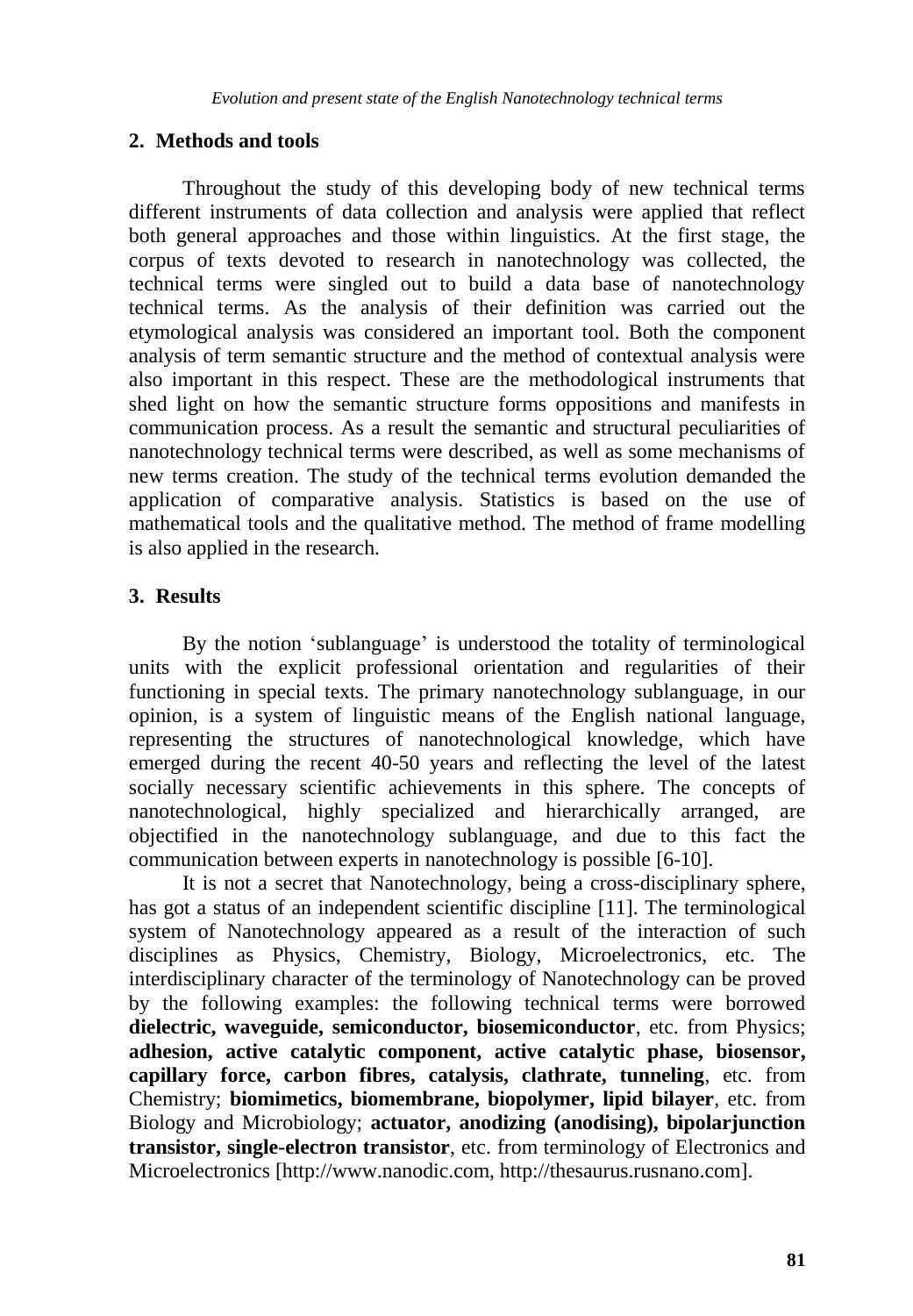Having analyzed the specificity of interaction between the English nanotechnology sublanguage and the sublanguages of other fields of knowledge we have revealed the following gradation (max.  $\rightarrow$  min.): Material sciences  $\rightarrow$ Engineering -> Chemistry -> Biology -> Physics -> Medicine -> Mathematics -> Geosciences -> Economics -> Computer sciences -> Ecology -> Linguistics -> Politics -> Philosophy -> Education -> History -> Religion.

The nanotechnology terminology system can be represented as a nanotechnology frame model with an intricate structure, consisting of eleven subframes.

#### **4. Discussion**

The interdisciplinary character of Nanotechnology can also be proved by the existence of different branches of Nanotechnology: **Nanobiology, Nanobiotechnology, Nanoelectronics, Nanomaterials, Nanoengineering, Nanoenergetics, Nanochemistry, Nanomedicine, Nanopharmaceutics, EHS nanotechnology, Nanoeducation, Nanometrology**, etc. [http://www.nanodic.com, http://portalnano.ru] each with its own body of technical terms that belong to the terminology of Nanotechnology.

The analysis of the selection of about 6000 technical terms has shown that the corpus of the special nanotechnology lexis is not homogeneous in its mechanisms of formation. It can be explained by the fact that, as opposed to the so-called "old" terminologies (Military science, Astronomy, Medicine, etc.), nanotechnological terminology from the very beginning of its appearance is being based on the terminological borrowings from the sublanguages of Physics, Chemistry, Biology, etc. In this case, in our opinion, the primary nanotechnology terms are the terminological units that appeared exclusively within the English nanotechnology sublanguage from the introduction of the term "nanotechnology" (1974) to the time of their penetration to other languages (1980-1990"s). These primary terms are mainly single-component nouns with a prefix nano-, for instance, nanotechnology, nanorobot, nanocrystal, nanomaterial, etc. We have come to the conclusion that the terminology of nanotechnology is, in general, secondary in its character because it consists of derivatives and technical terms with borrowed elements the semantics of which was reconsidered.

Let us consider in detail the structural and semantic mechanisms of coining nanotechnology technical terms. First of all, it should be noted that the process of creation of the technical terms of the nanotechnological sphere, as well as other spheres of human knowledge, may rely upon native (English) language units or the borrowings from other (non-native) languages.

About 42.5% of the selected and analyzed terms from the English nanotechnology sublanguage are the technical terms consisting of, at least, two terminological elements, unequal in their sense load, combined by their semantics and syntactical compatibility, in which can be clearly marked the semantic nucleus and periphery [12].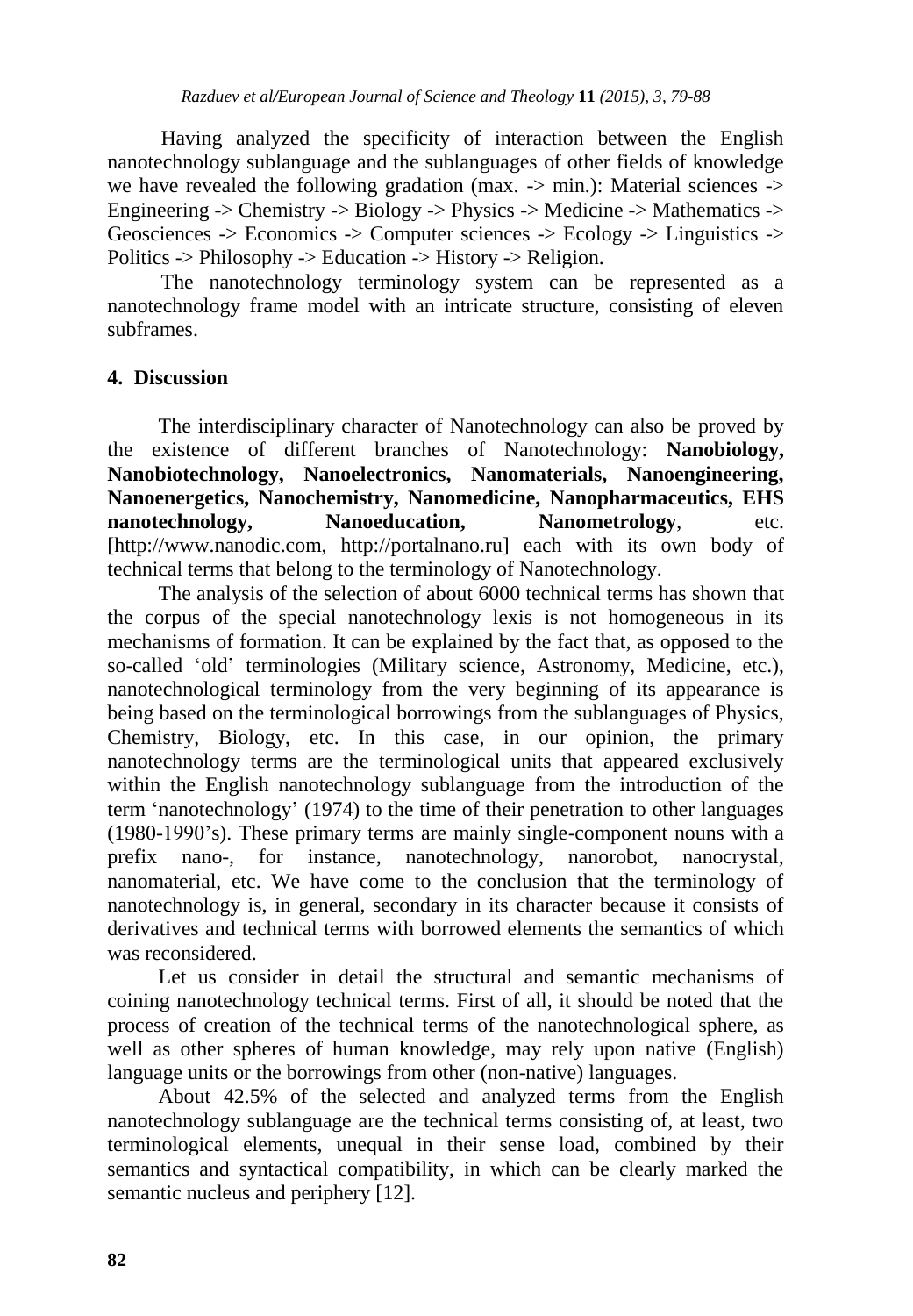Abbreviation is another structural and semantic mechanism of technical term formation (about 34,3% out of 6000 analyzed terminological units), for example, **AES** (Auger Electron Spectroscopy), **AI** (Artificial Intelligence), **ALD** (Atomic Layer Deposition), **CAN** (Computer-Aided Nanotechnology), **nm** (nanometer, nanometre), **XANES** (X-Ray Absorption near-edge fine structure), **CNT** (Carbon Nanotube), etc. (http://www.nanodic.com).

Such stem shortenings as **nano** from nanotechnology; **nanotech** from nanotechnology or nanotechnological, etc., in our opinion, can not be regarded as separate terminological units because they are just structural variations expressing the same notions. If we change the morphological structure of a word without changing its meaning, we will not have a new word (or lexeme). The given above examples are units of professional jargon that can be proved by their high degree of expressiveness.

Along with abbreviation, there is another mechanism of coining new technical terms based on the transfer of meaning by similarity and full or partial reconsideration of the primary meaning of the whole term or its constituent parts (terminological elements). We have found out that about 16,5% of the analyzed technical terms are based on the metaphorical transferring of meaning, for example, **cap, insulator, scooter mechanism, nanoflower, blue goo, nanotube, nanopillar, ball mill**, etc. [http://www.nanodic.com, http://thesaurus.rusnano.com].

One should also say a few words about compounding (about 19% of the analyzed technical terms). About 13.4% of the terms are formed by stem combining, for example, **atomic-vacancy, core-shell (particle)**, **donoracceptor (interaction), Ehrlich–Schwoebel (barrier), field-effect (transistor)**, etc. [http://thesaurus.rusnano.com].

About 46% of the analyzed nanotechnological terms are formed by affixation (about  $27\%$  – by prefixation and about  $19\%$  – by suffixation), for example, **nano-robot, nano-technology, nano-technolog-ist, homo-polymer, nano-biolog-ist**, etc. Due to the fact that the majority of the analyzed nanotechnological terms are formed by affixation, we can say that this method of term formation is highly productive for the nanotechnological terminology.

Some technical terms of other terminologies are onomatopoeic Among the analyzed English terms of nanotechnology this mechanism of coining technical terms has not been revealed. We think that it can be explained by the scale of nanotechnological processes and phenomena. We do not hear nanotechnology, our ears are not able to do it, nanotechnology "sounds" can be registered only by special equipment that is why this method of term formation is not actual for the corresponding terminology.

Borrowing occurs on both morphological (transcription and transliteration) and semantic (translation) levels. It is well known that there are two main types of borrowing – direct (terminological elements come from one language to another) and indirect (terminological elements come from one language to another through the third one). According to our estimates, the portion of the full borrowings in the English sublanguage of nanotechnology is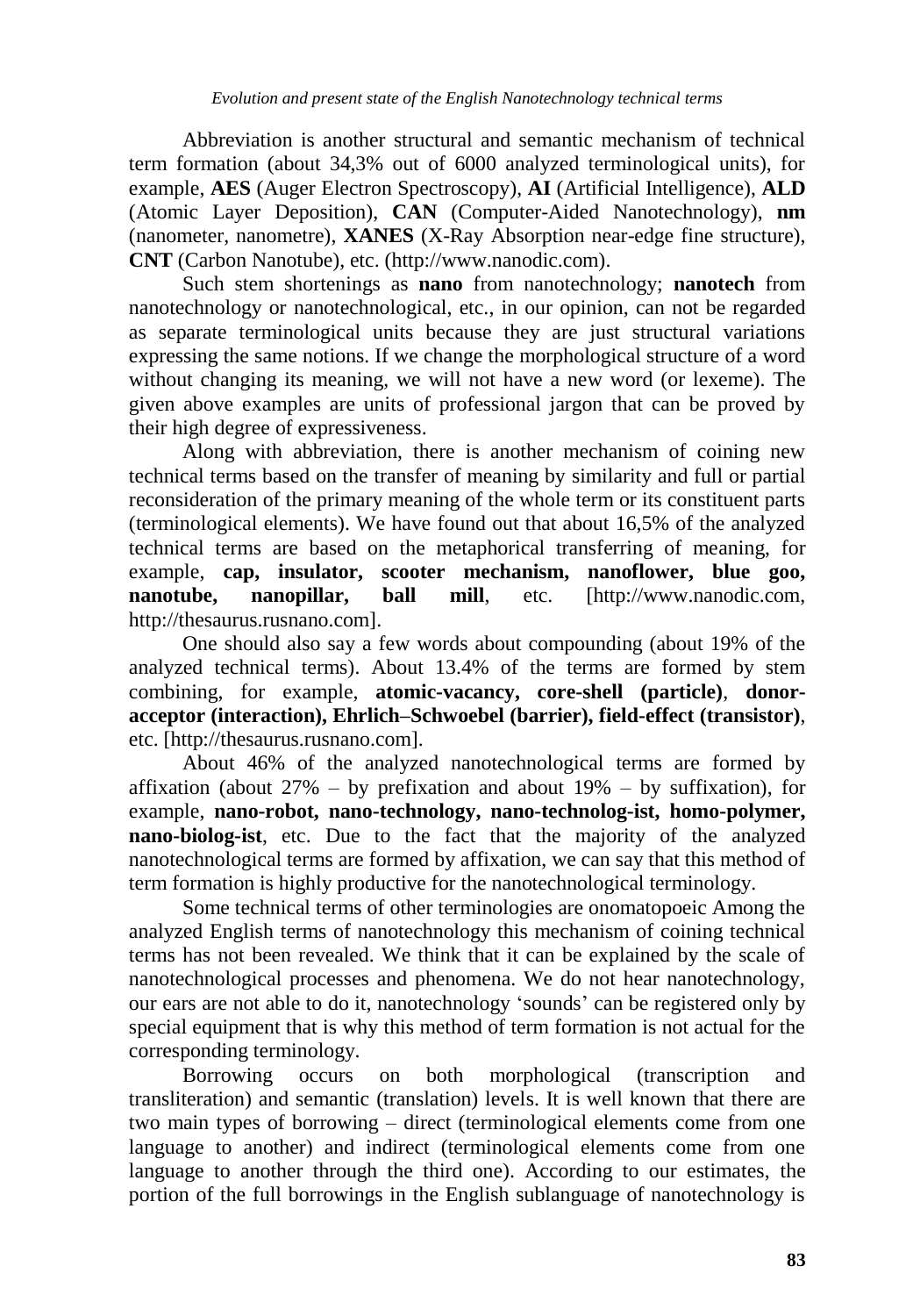very low (about 3-5%) because English is the original language of nanotechnological terminology. Nanotechnological terminology has appeared and mainly continues to develop in the English language. However, if we take into account the presence of loan term elements – prefixes, for example, nano- (borrowed from Greek) or other formants (**nano-bot, nano-medicine, nanoelectronics, nano-tube, nano-scale, supra-molecular**, etc.), the proportion will rise up to 19% of the selected terms of the nanotechnological sphere.

The terminology of nanotechnology is developing; some terms become archaic and are gradually replaced by other terms. The process of the development of certain technical terms, in our opinion, can be illustrated and analyzed with the help of the "etymological scale" [12, p. 82]. The etymological scale for the technical terms expressing the notion "**nanorobot**" is exemplified in Table 1.

| 1974                       | 1986                    | 1990-2000 |
|----------------------------|-------------------------|-----------|
| nanotechnological machines | engines of creation     | nanobot   |
| nanomachines               | nanotechnological robot | nanoid    |
|                            | nanorobot               | nanite    |
|                            |                         | nanomite  |
|                            |                         | nanorobot |

Table 1. The etymological scale of the technical term 'nanorobot'.

The development of nanotechnologies began in 1974, a new technical term – **nanomachine** – expressing the idea of a nanotechnological machine (robot) appeared. In 1986, thanks to K. Eric Drexler and his book "Engines of Creation…", the term "nanorobot" appeared [13]. Now (from about 2000) this term has got a shorter form (**nanobot**) and a few synonyms (Table 1).

Thus, in general, the etymological scale allows to explain the history of development of technical terms in their systematic interaction, consider paradigmatic (hyponymic and hyperonimic, synonymic, etc.) relations existing between these lexical units, determine more accurately the mechanisms of coining new terms and point out the motivational basis in those cases when it is impossible to do without etymological analysis, explain why some terms are replaced by others or continue to co-exist during a certain period of time.

The terminology of nanotechnology is interesting in its dynamics: from the moment of its appearance the main methods of terms formation are changing, and this fact does influence on its current structure and prospects of development. On the one hand, for example, from the initial period of nanotechnology terms formation, the amount of simple terms reduced from 53.2% to 21.1%. In most cases complex multicomponent terms has been gradually reduced and/or abbreviated (about 34.3% of the analyzed terms). The proportion between the amount of simple terms and terms – word combinations is about 21.2% (before) and 45.3% (nowadays).

On the other hand, the amount of borrowings has increased by 1-2% due to the development of the nanotechnological sphere in both English-speaking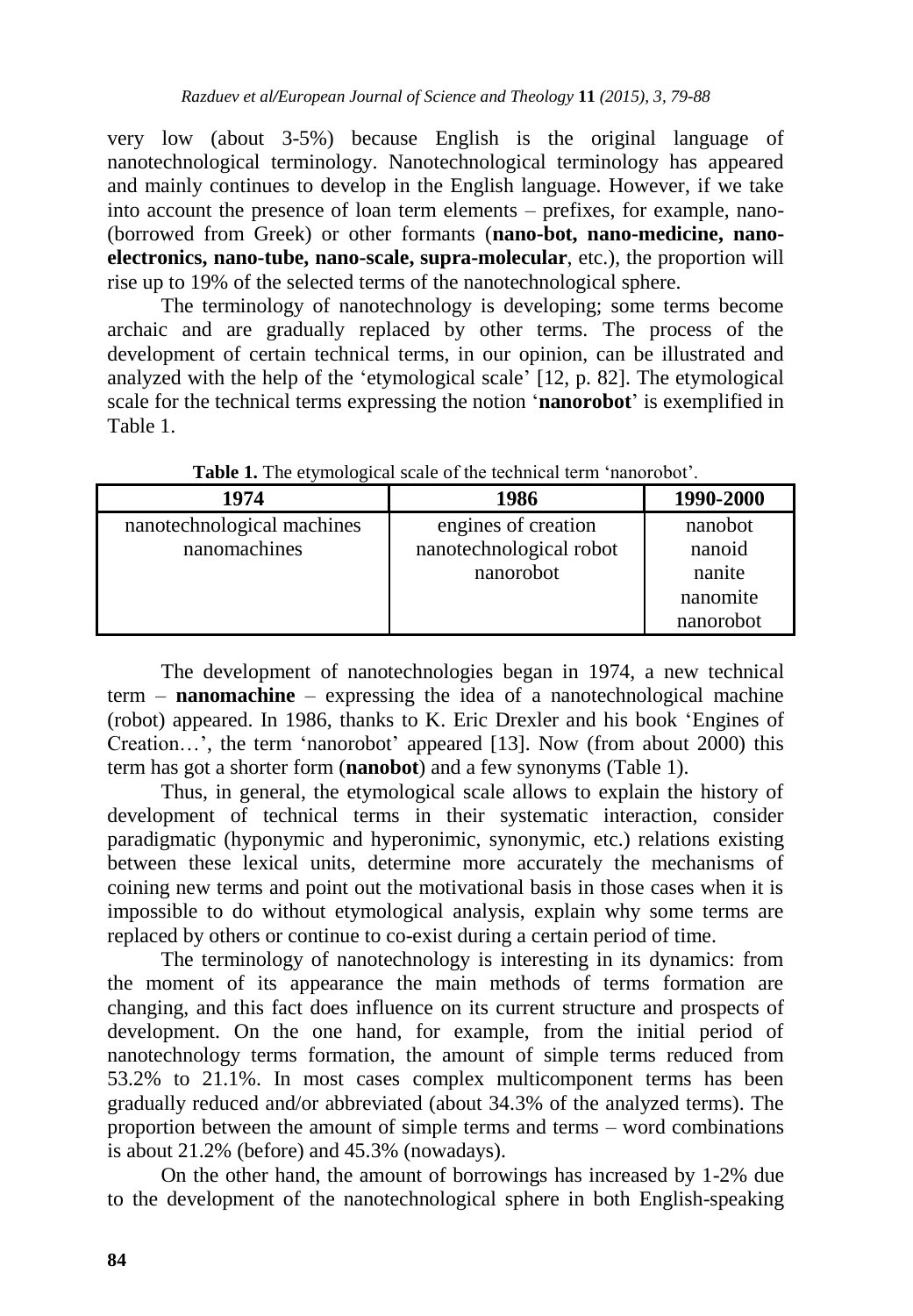and other countries. The majority of the terms – word combinations is formed by the following model: "derivative term element + simple term element". According to our calculations, the amount of terms with metaphorical transferring of meaning is 16.5%, at the same time about one quarter  $(25%)$  of the whole amount of the term elements in the structure of the multicomponent terms is a result of metaphorization. We have come to the conclusion that such changes in the English nanotechnology sublanguage are related to the development of nanotechnologies in the English-speaking and other countries, the tendency of forming new terms on the basis of the English national language through the formation of terms – word combinations and metaphorization, as well as the intention to resort to the linguistic economy, shortening and, to some extent, – to the information encoding (abbreviation).

A certain body of nanotechnology technical terms is based on eponyms that in 97% refer to the scientists that have made discoveries in the field, for example, **Schottky barrier, Abrikosov vortex**, **Ehrlich-Schwoebel effect, van der Waals forces, Josephson junction, Fresnel lens, Vol(l)mer-Weber growth mode, Stranski-Krastanov growth mode, Frank-van der Merve growth mode, Mössbauer spectroscopy, Fourier-transformed spectroscopy, Iwasawa-Taniguchi effect**, etc. [http://www.nanodic.com, http://thesaurus.rusnano.com]. Thus, the structure of such technical terms consists of two elements with professional and non-professional semantics. The analysis has proved that the studied body of nanotechnology technical terms has approximately 370 eponyms which is quite a lot for a developing sublanguage. The names of some scientists have become very productive in coining technical terms of this field, for example, **Ehrlich-Schwoebel barrier, effect, instability; van der Waals radius, volume, surface, equation, forces; Schottky rectifiers, effect, barrier; Fresnel zone plate, lens, number, reflection, zone, prism; Langmuir-Blodgett film, trough, apparatus; Casimir forces, effect**, etc. [http://thesaurus.rusnano.com, http://www.nanodic.com]. Such eponyms well illustrate the influence of anthropocentrism principles on the development of the language of science. The most numerous productive elements that are common nouns in the structure of these technical terms are **growth mode** (35 technical terms), **method** (29 technical terms), **effect** (28 technical terms), **technology** (26 technical terms), **law** (24 technical terms), **force** (20 technical terms), **spectroscopy** (18 technical terms). Less frequent are technical terms with the following elements: **diode** (9 technical terms), **index** (8 technical terms), **barrier** (5 technical terms), **lens**, **transistor** (2-3 technical terms), etc.

Such technical terms have a complex structure and are compounds or word combinations. It is important to note that there are also terms with two and three personal names in their structure. Such technical terms have synonyms that are not eponyms, for example, **Vol(l)mer-Weber growth mode – island growth mode; Stranski-Krastanov growth mode – layer-by-layer and island growth mode; Frank-van der Merve growth mode – layer-by-layer growth mode; Pechini method – polymerizable complex method, liquid mix technique; Rutherford backscattering spectroscopy – fast-ion-scattering**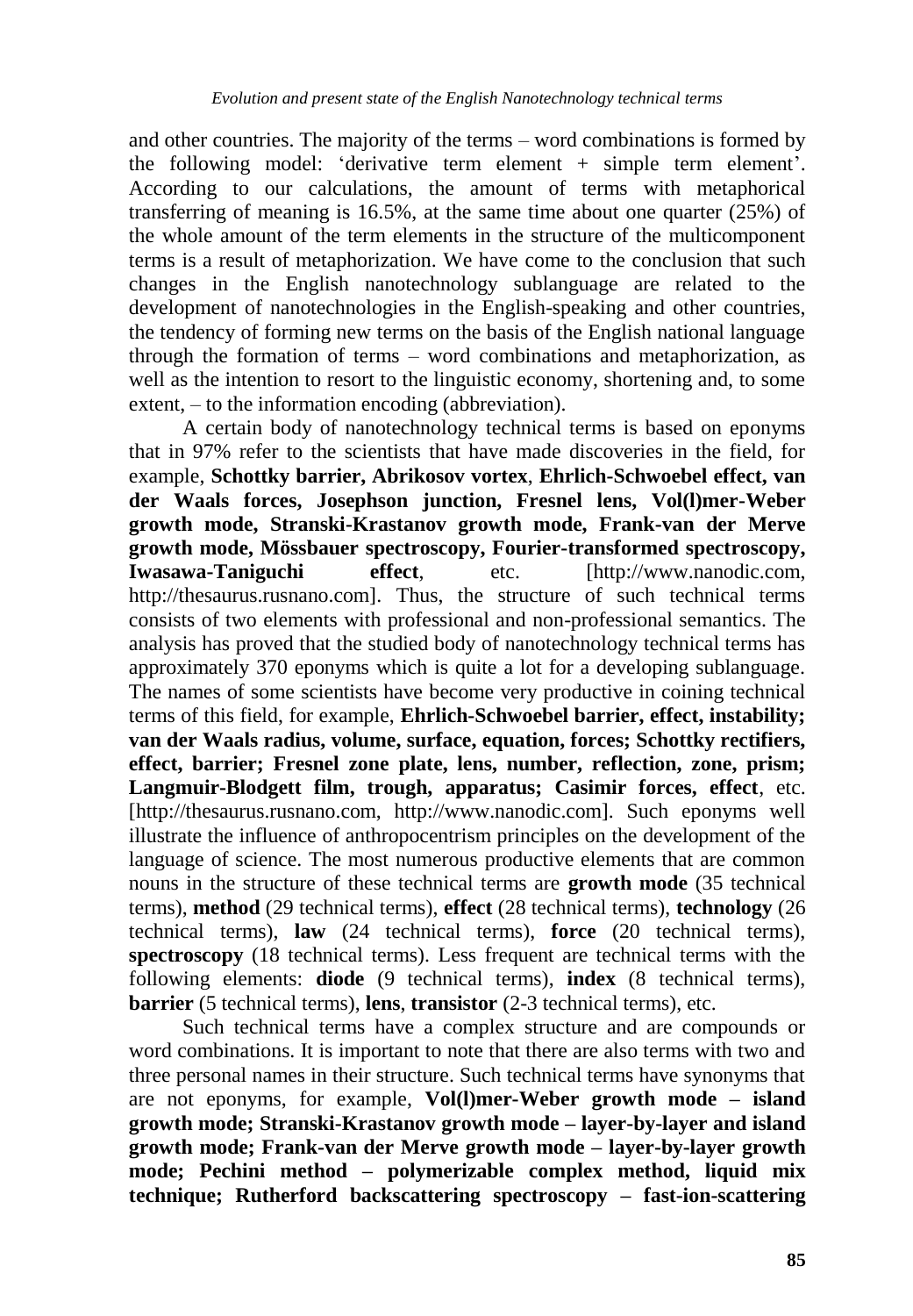**spectroscopy; Mössbauer spectroscopy – nuclear gamma-resonance method, gamma-resonance spectroscopy; Hall-Petch relationship (strengthening) – grain boundary hardening**, etc. [http://thesaurus.rusnano.com].

We have constructed the frame model of nanotechnology sublanguage [14-18]. The top of the model in question is the cell with the frame name "NANOTECHNOLOGY". Due to the fact that Nanotechnology is a complicated and multifaceted sphere, the frame itself has a rather complicated structure. Its second level consists of eleven subframes, such as "Nanofabrication", 'Nanodevices'. 'Nanotechnology Instruments', 'Nanostructures', 'Nanotechnology Facilities', 'Nanomaterials', 'Nanomeasuring Instruments', "Nanobiotechnologies", "Nanoeducation", "Nanomedicine & Nanopharmaceutics' and 'EHS Nanotechnology'. The frame of the English nanotechnology sublanguage is constructed on the principle of "Russian dolls" vertically and as a "tree-like branching" structure horizontally. This form of representing professional knowledge about the world allows showing all the detailed and concrete subframes included. It gives an opportunity to show the general facts about nanotechnology, to give the image of this subject"s segmentation, its basic concepts and gather all the knowledge and technical terms together. As our analysis shows, in each subframe of the frame model of the English nanotechnology sublanguage there is a possibility of further segmentation within the boundaries from two to seven slots. Some subframes have more slots, for example, 'Nanodevices', 'Nanomaterials', than others, such as 'Nanotechnology Instruments' and 'Nanoeducation'.

Due to the fact that it is impossible to describe all the details of the frame model of the English nanotechnology sublanguage in one short article, we will examine here only one of its main subframes. In the subframe 'Nanomaterials' we can point out at least three slots: 'Functional nanomaterials', 'Composite nanomaterials' and 'Construction nanomaterials', reflecting the main groups of nanomaterials according to their purpose: functional, composite & construction [http://portalnano.ru]. Functional nanomaterials (slot "Functional nanomaterials"), can be of high purity, have special physical properties (subslots 'High-clean, high-purity', 'With special physical properties'), and can be used in energy and space equipment production (subslots 'For energetics', 'For space equipment').

All construction nanomaterials (slot "Construction nanomaterials") can be divided into two groups according to their chemical composition: slots "Carbon nanomaterials (Fullerenes)' and 'Non-carbon nanomaterials'. In the first group of carbon construction materials there are at least three subslots: "Buckyballs" (Buckminsterfullerene, Boron buckyball, Other buckyballs), "Carbon nanotubes" and "Fullerite". Among non-carbon construction nanomaterials (slot "Noncarbon nanomaterials") we distinguish subslots of the second level: "Nanometals & Nanoalloys", "Nanoglasses", "Nanopolymers & Nanodendrimers", 'Nanofibers', 'Nanoceramics', 'Nanopowders', 'Nanofluids'.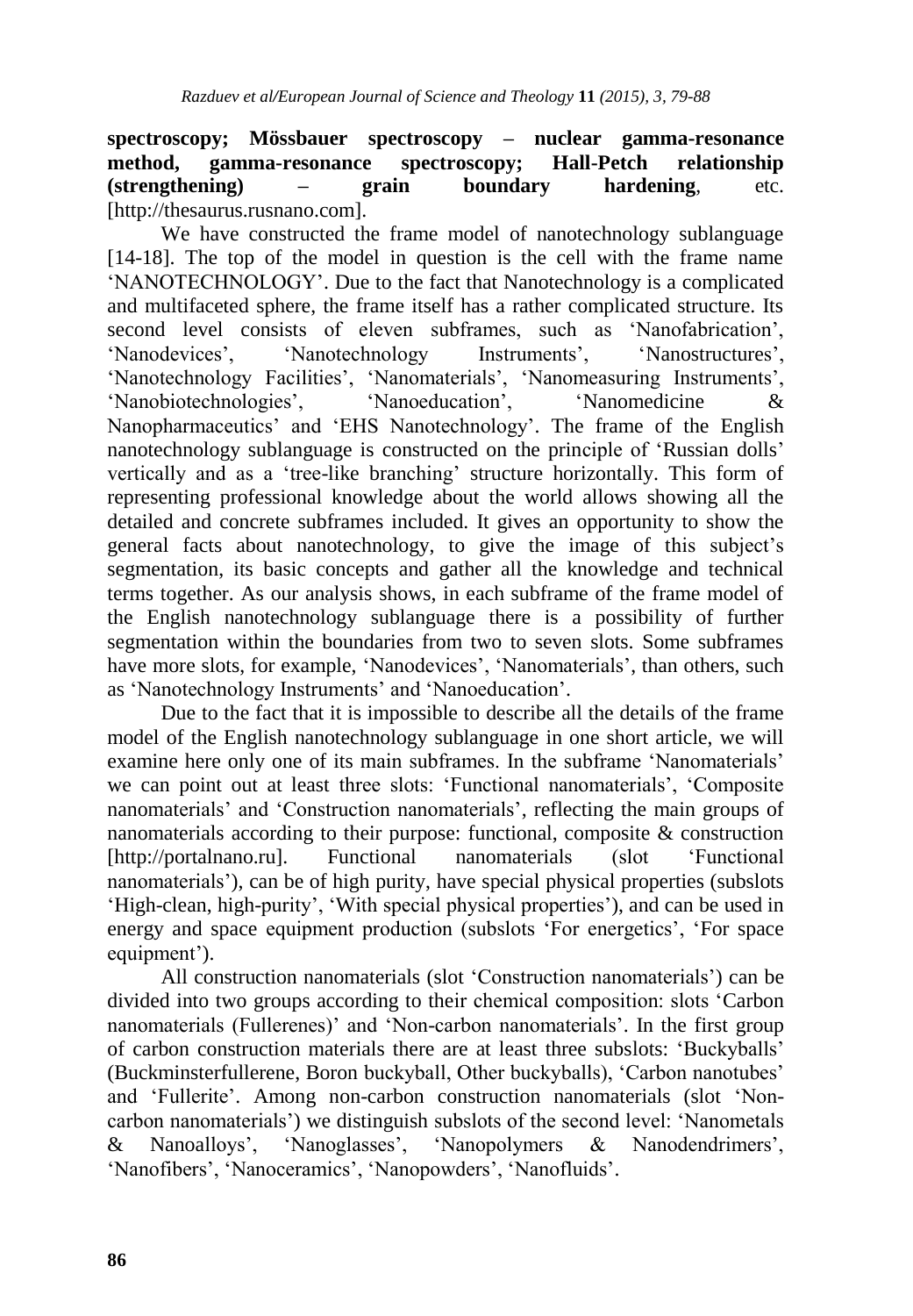The branch "Nanomaterials" of the nanotechnology frame has a rather intricate structure, which means that there is a considerable quantity of termsverbalizators in it, that, by our calculations, amounts to  $2115 \overline{(42.3\% \text{ from the}]}$ sample of 6000 lexical units). From the structural view-point, the most interesting slot is 'Construction materials', realized by the following most frequently used terms: **carbon nanomaterial, carbon nanotube (CNT), fullerite, buckyball, buckminsterfullerene, buckytube, nanometal, nanostructured carbons, nanoalloy, nanopolymer, nanodendrimer, nanoparticle, nanofabric, nanofiber, nanoceramics, nanopowder, nanofluid, nanoliquid.** etc. [http://www.nanodic.com, http://thesaurus.rusnano.com, http://portalnano.ru]. The number of verbalizators for the slot "Composite nanomaterials" is less (463 technical terms) than for the slot "Construction nanomaterials" (1138 terms), which is visible from its less intricate structure and can be explained by the great importance of construction materials for people. The most frequent technical terms in the area of composite materials are as follows: **nanocomposite, metal nanocomposite, polymer nanocomposite, nanofilled polymer composite, genuine nanocomposite** etc. [http://www.nanodic.com, http://thesaurus.rusnano.com, http://portalnano.ru].

According to the structure, terms verbalizing the subframe 'Nanomaterials', are unicomponent (consisting of one word), for example, **nanomaterial, nanotube, nanopolymer, nanocolloid***,* etc., and multicomponent units (consisting of at least two words), constructed according to the models "**N+N**", "**Adj.+N**", "**Adj.+Adj.+N**", for example, **polymer nanocomposite, carbon nanotube, multilayer nanomaterials, multi-walled carbon nanotube**, etc. The percentage of terms-verbalizators in the first group is about  $35\%$ , whereas in the second group the number almost doubles  $-65\%$ .

## **5. Conclusions**

As it has been illustrated, the described terminology of Nanotechnology is characterized by certain structural characteristics. Thus, one of the evidence that the English nanotechnology terminology is quite young is a large number of neologisms predominate. The analysis of the structure and composition of the considered terminology showed that about 81.1% of the technical terms are multi-component, and 18.9% - one-component. The terminology of Nanotechnology is characterized by the extensive use of abbreviations and a variety of their types. Three-and four-component structure predominates in abbreviated technical terms of Nanotechnology. It is significant to note that in the English terminology of Nanotechnology such word-formation models as back derivation and conversion are quite rare. The terminology of Nanotechnology also includes eponyms that make specific lexical group within the investigated body of technical terms. The basic result of the frame modelling of the English nanotechnology sublanguage is its frame model consisting of eleven subframes. The prospects of the research are the further analysis of the discursive realization of Nanotechnology technical terms, gender peculiarities of